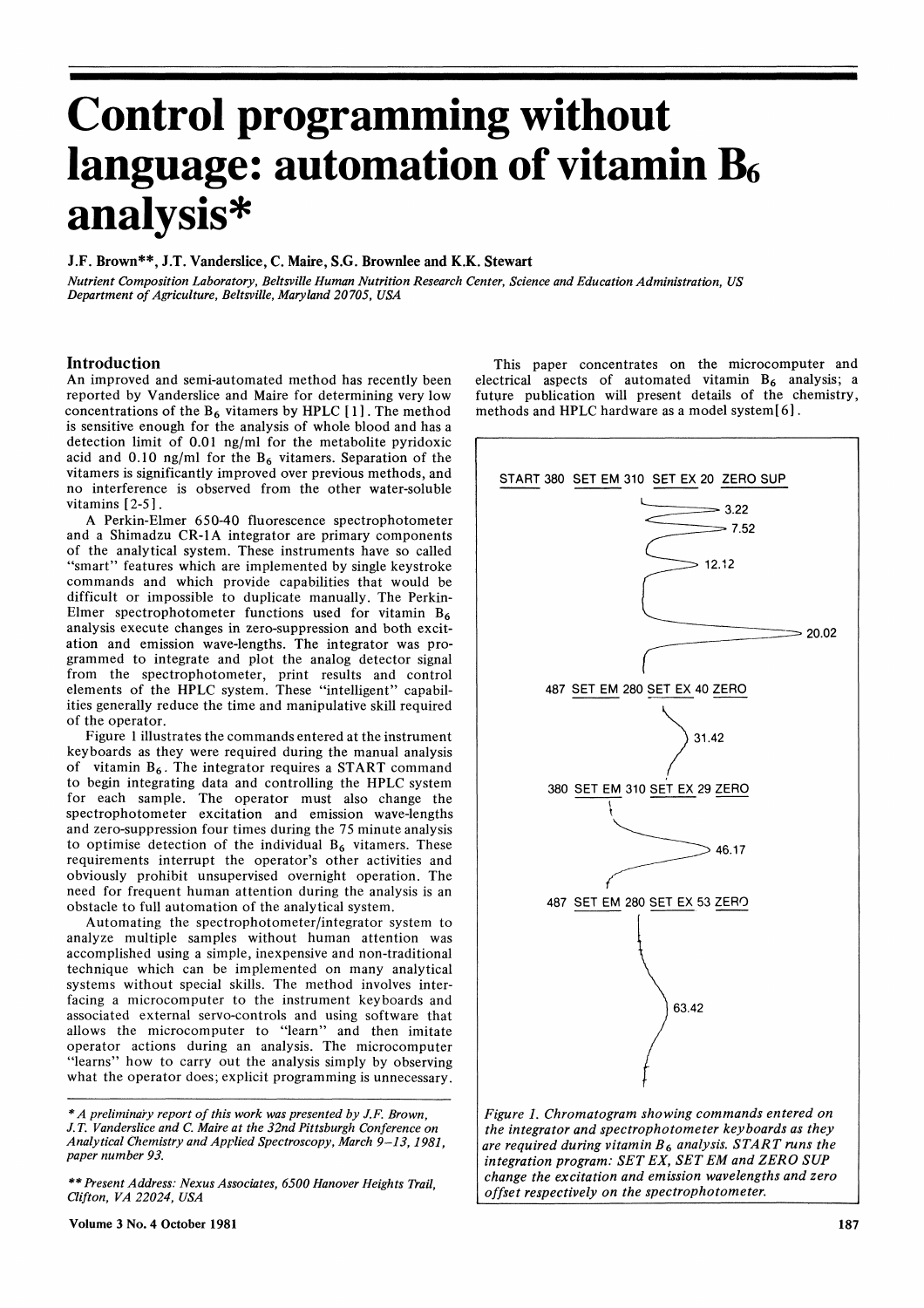## Hardware

Figure 2 is a diagram of the fully automated system for analysing vitamin  $B_6$  using a Rockwell AIM 65 microcomputer. The AIM 65 provides synchronised control of the spectrophotometer, the integrator, and the sample and columncontrol valves. Standard features of the AIM 65 include <sup>a</sup> terminal-style keyboard, 20-column printer and display, serial interfaces and <sup>16</sup> input/output lines. 4 K bytes of random access memory and Rockwell's <sup>8</sup> K ROM BASIC were options selected for this application.

The method of interfacing the AIM 65 to instrument keyboards is simple and direct. Figure 3a is a schematic which represents both of the commercial instruments keyboard circuits (many instrument keyboards, in fact, use this standard design). The pull-up resistor allows a few milliamps to pass to the input of a logic gate and to a switch or key; the other side of the switch is connected to ground. The voltage at the gate input is high when the switch is open and low when the switch is closed. By enabling the logic gate, the instrument microprocessor can evaluate the state of the switch. Pressing an instrument key, therefore, simply drains a small current to ground.

The AIM 65 input/output lines are buffered and bidirectional. When they are programmed as inputs, the microprocessor can sense whether the incoming signal is high or low. The I/O buffer can also be programmed to output





several milliamps at <sup>5</sup> V in the high state or to output <sup>a</sup> low state which will drain about <sup>30</sup> mA to ground. Since pressing a key on the spectrophotometer or integrator drains a few milliamps from one side of the key to ground, connecting a microcomputer I/O line to the key gives the microcomputer remote control of the instrument function which would normally be effected by manually pressing the key. In Figure 3a, that corresponds to connecting a microcomputer I/O line to point A on the instrument keyboard, which is how the AIM 65 is interfaced to the spectrophotometer and integrator. Each significant key used during the analysis was connected directly to a microcomputer I/O line. These included the integrator START key and the numbers (0-9), ZERO SUP, SET EX and SET EM keys on the spectrophotometer.

The circuit shown in Figure 3b was used to control the sample and column-control valves. Solid-state relays (SSRs) are convenient interfaces between digital equipment and high-power devices and they also minimise electrical noise to instrument detectors. The optical switch and high-power load can be activated by closing the manual switch which allows a small current to flow through the LED. Of course, the microcomputer can also control solid-state relays in the same manner in which keyboards were controlled by attaching an I/O line at point B (Figure 3b).

A parts list and detailed schematics are available upon request from the author.

### Software

Connecting the keyboard logic gates and SSRs to the AIM 65 I/O lines not only provides control of the analytical system but also allows the microcomputer, in the input mode to know the state of the analytical system. These features are the basis for controlling analytical systems without language or programming. Instead of writing microcomputer programs to control specific instruments and devices and requiring programming skills of analytical chemists, an uncomplicated program has been developed which allows the microcomputer to teach itself. The analyst need only carry out the manual procedure once with the microcomputer in the "LEARN" mode; thereafter, the procedure can be automatically repeated for any number of samples by the microcomputer. In the "LEARN" mode, the microcomputer observes the keys and switches as the analyst manually operates the instrument and



solid-state relays to control high-power devices.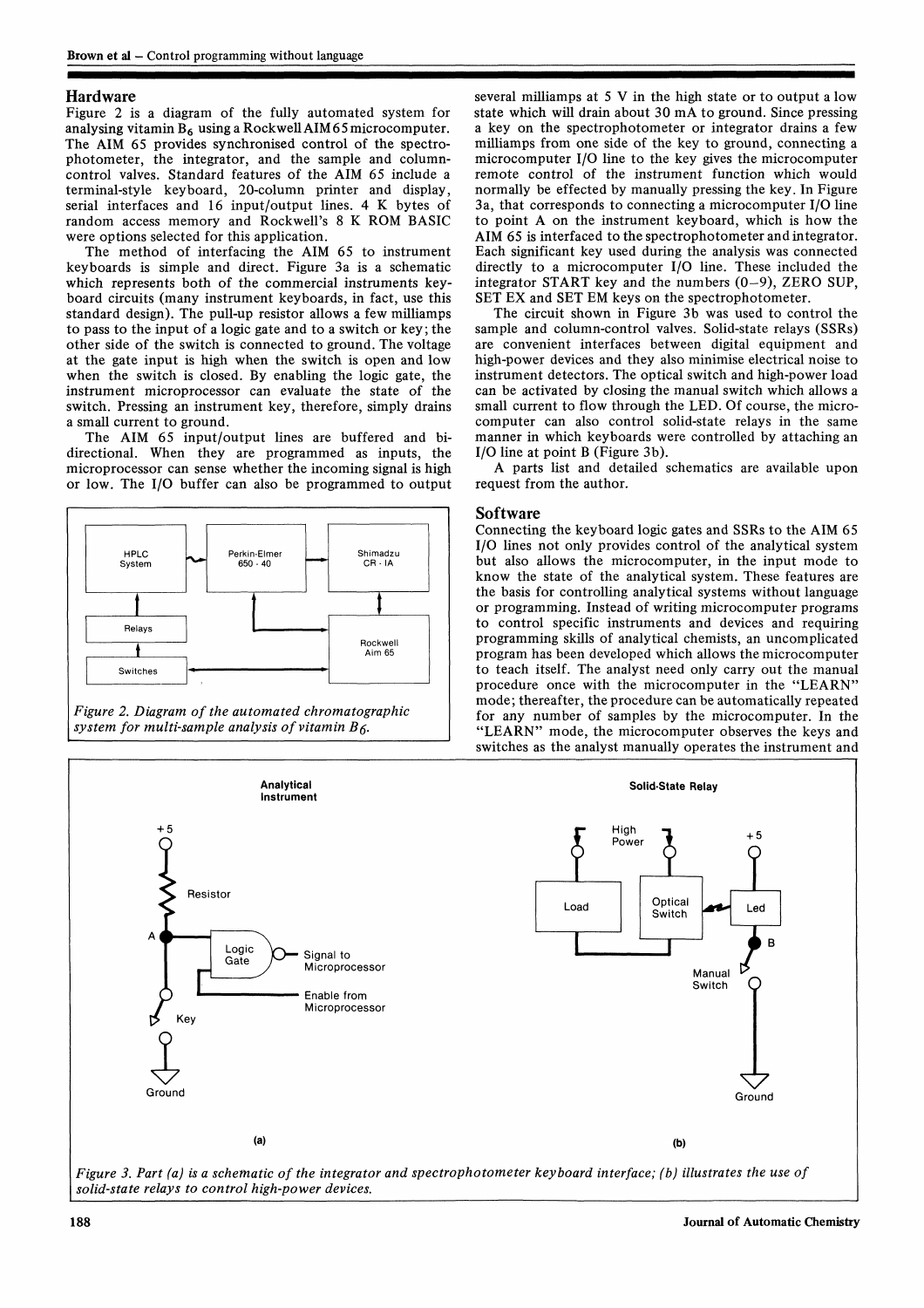makes a time-based record of user keyboard entries and device states which is stored in a method file. These instrument states can then be reproduced with appropriate time delays in the "RUN" mode. Adapting the software to different instruments and devices is unnecessary, since the key and switch correspondence to the microcomputer memory is established implicitly in the "LEARN" operation. The microcomputer has essentially only three commands: LEARN, ESCAPE, and RUN.

Figure 4a is <sup>a</sup> flow chart of the "LEARN" operation. The program index, I, and Time (I) are initialed to zero, and the instrument state is stored in the method file as State (I). Every  $1/10$ th second, the program compares State (I) with the current instrument state to determine if a change in state has occurred. If the state is unchanged, TIME (I) is incremented (maximum time is BASIC's integer limit) and a check of the microcomputer keyboard is made for <sup>a</sup> command to stop learning (ESCAPE). If the operator has not entered ESCAPE, then another comparison is made of the current instrument state and State (I). When the operator presses an instrument key or switches on a device, and the state of the system

changes, index I is incremented,  $Time(I)$  is set to zero, and the instrument state is recorded. At the end of the analysis, the ESCAPE command terminates the "LEARN" mode and causes the complete method file of I/O states and delays to be printed out.

Once a satisfactory manual analysis has been learned by the AIM 65, samples may be automatically analysed in the "RUN" mode. As shown in Figure 4b, the index is first set to zero, State (I) is output to the servos and instrument keyboards, and the microcomputer counts down from Time(I). When the time delay is finished, the program determines if the last instruction has been executed. If other instructions remain, the index is incremented and the operation continues. After the last instruction, the program repeats the instruction sequence until the last sample has been analysed.

Teaching the AIM 65 to control the spectrophotometer and integrator during a vitamin  $B_6$  analysis simply involves typing "LEARN" on the AIM 65 keyboard and then manually carrying out the analysis. When the analysis is complete, pressing the ESCAPE key on the AIM 65 terminates the "LEARN" operation and prints out <sup>a</sup> record of the pro-



Figure 4. Flow diagrams of the LEARN and R UN mode software are shown in parts (a) and (b) respectively.